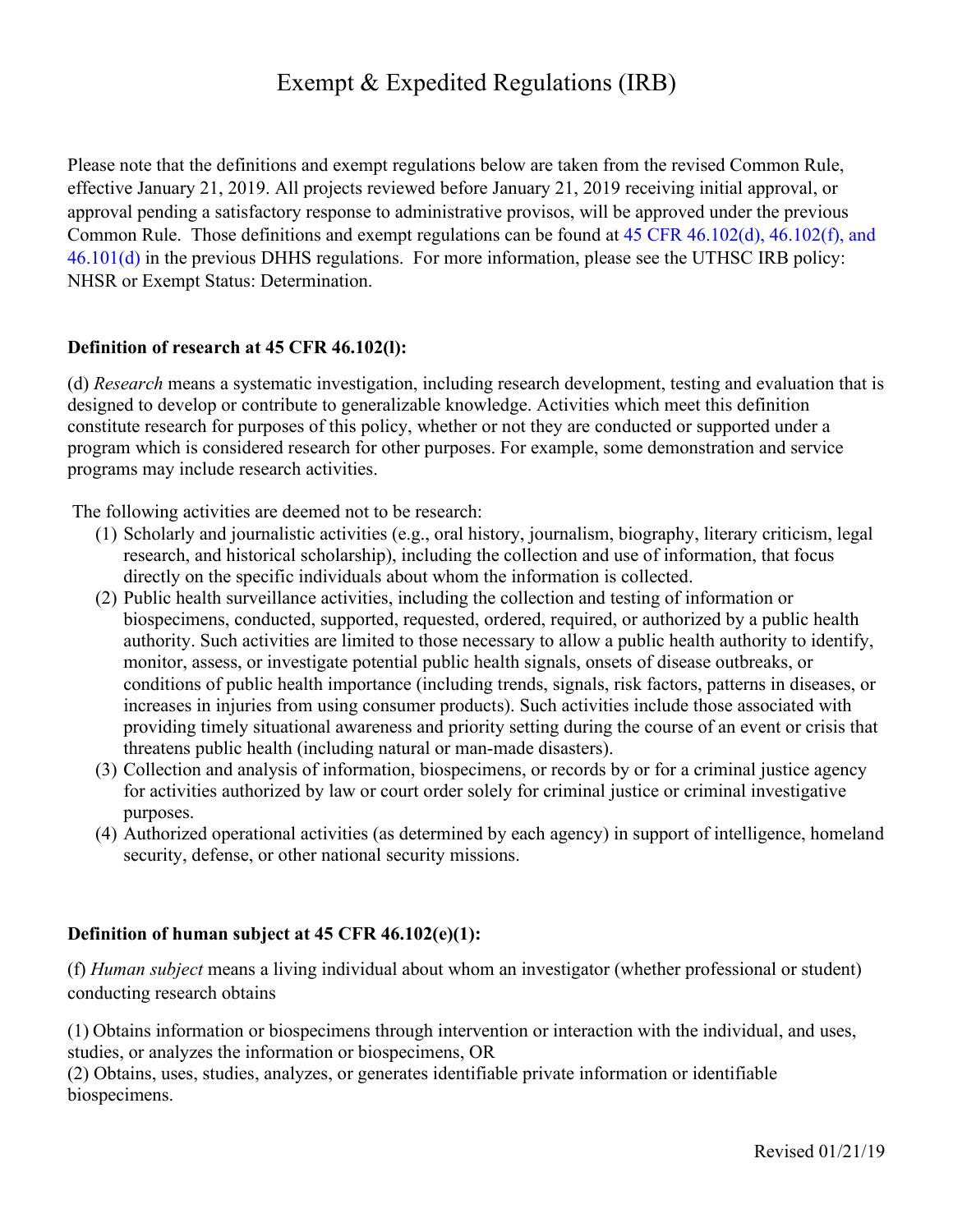## **Definition of minimal risk at 45 CFR 46.102(j):**

(i) *Minimal risk* means that the probability and magnitude of harm or discomfort anticipated in the research are not greater in and of themselves than those ordinarily encountered in daily life or during the performance of routine physical or psychological examinations or tests.

## **Notes:**

- v If you are a UTHSC faculty, staff, student, resident, or fellow, the UTHSC IRB must determine whether your project falls under exempt review (or expedited or full board); you may not determine this on your own.
- $\triangle$  Projects reviewed under the exempt and expedited regulations must involve no more than minimal risk, as defined above.
- \* Prisoners may not be used in any projects reviewed under the exempt regulations except for research aimed at involving a broader subject population that only incidentally includes prisoners. In addition, OHRP recommends that prisoner research be reviewed by the convened Board.
- $\triangleleft$  Research reviewed under exempt regulations (1)-(5) below cannot be FDA-regulated research.
- $\triangleleft$  Classified research may not be reviewed under the exempt and expedited regulations.
- $\cdot$  If your project does not qualify for exempt or expedited review, it must be reviewed by the full Board.

### **Exempt Regulations at 45 CFR 46.104(d):**

- a. Research conducted in established or commonly accepted educational settings, involving normal educational practices that are not likely to adversely impact students' opportunity to learn required educational content or the assessment of educators who provide instruction, such as (i) research on regular and special education instructional strategies, or (ii) research on the effectiveness of or the comparison among instructional techniques, curricular, or classroom management methods.
- b. Research that only includes interactions involving educational tests (cognitive, diagnostic, aptitude, achievement), survey procedures, interview procedures or observation of public behavior (including visual or auditory recording), **if at least one of the following criteria is met**:
	- i. information obtained is recorded in such a manner that human subjects cannot readily be ascertained, directly or through identifiers linked to the subjects; **OR**
	- ii. any disclosure of the human subjects' responses outside the research would not reasonably place the subjects at risk of civil or criminal liability, or be damaging to the subjects' financial standing, employability, educational advancement or reputation.

### **OR**

iii. The information obtained is recorded by the investigator in such a manner that the identity of the human subjects can readily be ascertained, directly or through identifiers linked to the subjects, and an IRB conducts a limited IRB review to make the determination required by  $§46.111(a)(7)$ .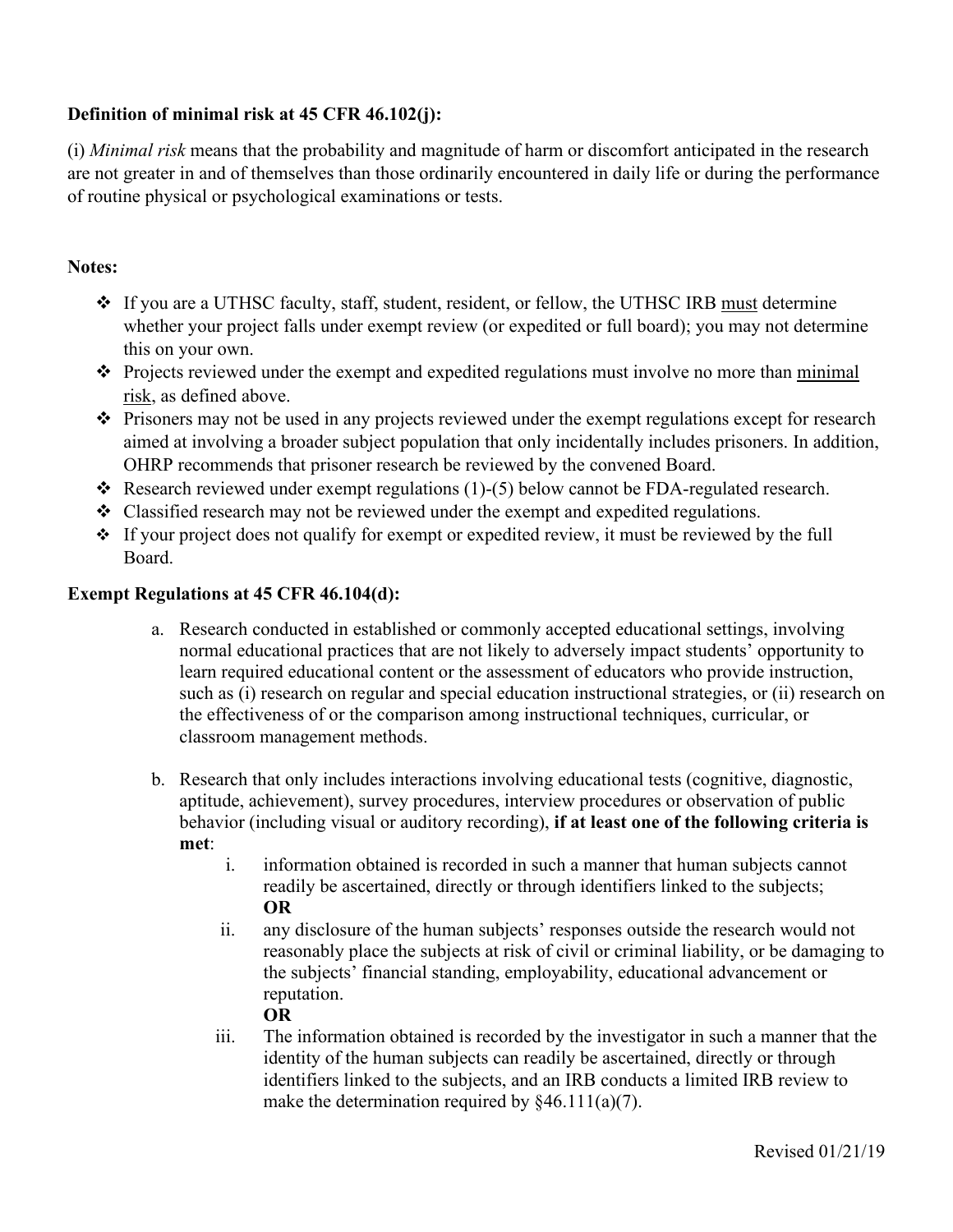(NOTE: The exemption described in item b.iii above is not applicable to research involving children. However, the exemption described in items b.i and ii above for research which involves educational tests or the observation of public behavior may only apply to research with children when the investigator(s) do not participate in the activities being observed.)

- c. Research involving benign behavioral interventions in conjunction with the collection of information from an **adult subject** through verbal or written responses (including data entry) or audiovisual recording if the subject prospectively agrees to the intervention and information collection and at least one of the following criteria is met:
	- i. The information obtained is recorded by the investigator in such a manner that the identity of the human subjects cannot readily be ascertained, directly or through identifiers linked to the subjects;
	- ii. Any disclosure of the human subjects' responses outside the research would not reasonably place the subjects at risk of criminal or civil liability or be damaging to the subjects' financial standing, employability, educational advancement, or reputation; or
	- iii. The information obtained is recorded by the investigator in such a manner that the identity of the human subjects can readily be ascertained, directly or through identifiers linked to the subjects, and an IRB conducts a limited IRB review to make the determination required by  $§46.111(a)(7)$ .

Benign behavioral interventions are brief in duration, harmless, painless, not physically invasive, not likely to have a significant adverse lasting impact on the subjects, and the investigator has no reason to think the subjects will find the interventions offensive or embarrassing. Provided all such criteria are met, examples of such benign behavioral interventions would include having the subjects play an online game, having them solve puzzles under various noise conditions, or having them decide how to allocate a nominal amount of received cash between themselves and someone else.

If the research involves deceiving the subjects regarding the nature or purposes of the research, this exemption is not applicable unless the subject authorizes the deception through a prospective agreement to participate in research in circumstances in which the subject is informed that he or she will be unaware of or misled regarding the nature or purposes of the research.

- d. Secondary research for which consent is not required: Secondary research uses of identifiable private information or identifiable biospecimens, if at least one of the following criteria is met:
	- i. The identifiable private information or identifiable biospecimens are publicly available;
	- ii. Information, which may include information about biospecimens, is recorded by the investigator in such a manner that the identity of the human subjects cannot readily be ascertained directly or through identifiers linked to the subjects, the investigator does not contact the subjects, and the investigator will not re-identify subjects;
	- iii. The research involves only information collection and analysis involving the investigator's use of identifiable health information when that use is regulated under 45 CFR parts 160 and 164, subparts A and E, for the purposes of "health care operations" or "research" as those terms are defined at 45 CFR 164.501 or for "public health activities and purposes" as described under 45 CFR 164.512(b); or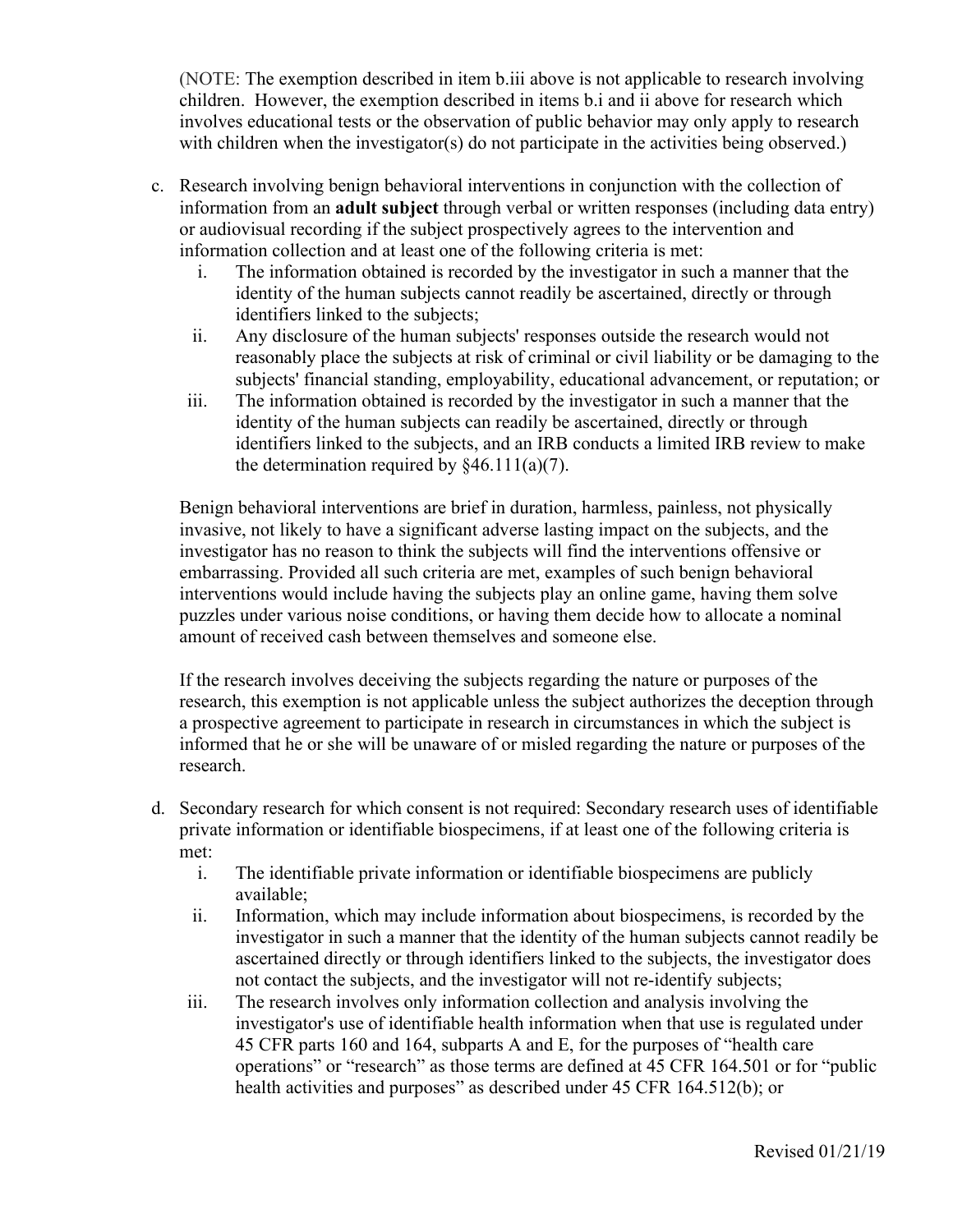- iv. The research is conducted by, or on behalf of, a Federal department or agency using government-generated or government-collected information obtained for nonresearch activities, if the research generates identifiable private information that is or will be maintained on information technology that is subject to and in compliance with section 208(b) of the E-Government Act of 2002, 44 U.S.C. 3501 note, if all of the identifiable private information collected, used, or generated as part of the activity will be maintained in systems of records subject to the Privacy Act of 1974, 5 U.S.C. 552a, and, if applicable, the information used in the research was collected subject to the Paperwork Reduction Act of 1995, 44 U.S.C. 3501 et seq.
- e. Research and demonstration projects, which are conducted or supported by or subject to the approval of the department or agency heads (or the approval of the heads of bureaus or other subordinate agencies that have been delegated authority to conduct the research and demonstration projects), and which are designed to study, evaluate, or otherwise examine:
	- i. public benefit or service programs;
	- ii. procedures for obtaining benefits or services under those programs;
	- iii. possible changes in or alternatives to those programs or procedures; **or**
	- iv. possible changes in methods or levels of payment for benefits or services under those programs.

Such projects include, but are not limited to, internal studies by Federal employees, and studies under contracts or consulting arrangements, cooperative agreements, or grants. Exempt projects also include waivers of otherwise mandatory requirements using authorities such as sections 1115 and 1115A of the Social Security Act, as amended.

Each Federal department or agency conducting or supporting the research and demonstration projects must establish, on a publicly accessible Federal Web site or in such other manner as the department or agency head may determine, a list of the research and demonstration projects that the Federal department or agency conducts or supports under this provision. The research or demonstration project must be published on this list prior to commencing the research involving human subjects.

OHRP guidance provides the additional following criteria:

- i. The program under study must deliver a public benefit (e.g., financial or medical benefits as provided under the Social Security Act) or service (e.g., social, supportive, or nutrition services as provided under the Older American Act);
- ii. The research is conducted pursuant to specific federal statutory authority;
- iii. There is no statutory requirement that an IRB or EC review the research; **and**
- iv. The research does not involve significant physical invasions or intrusions upon the privacy or participants.
- f. Taste and food quality evaluation and consumer acceptance studies, (i) if wholesome foods without additives are consumed or (ii) if a food is consumed that contains a food ingredient at or below the level and for a use found to be safe, or agricultural chemical or environmental contaminant at or below the level found to be safe, by the Food and Drug Administration or approved by the Environmental Protection Agency or the Food Safety and Inspection Service of the U.S. Department of Agriculture.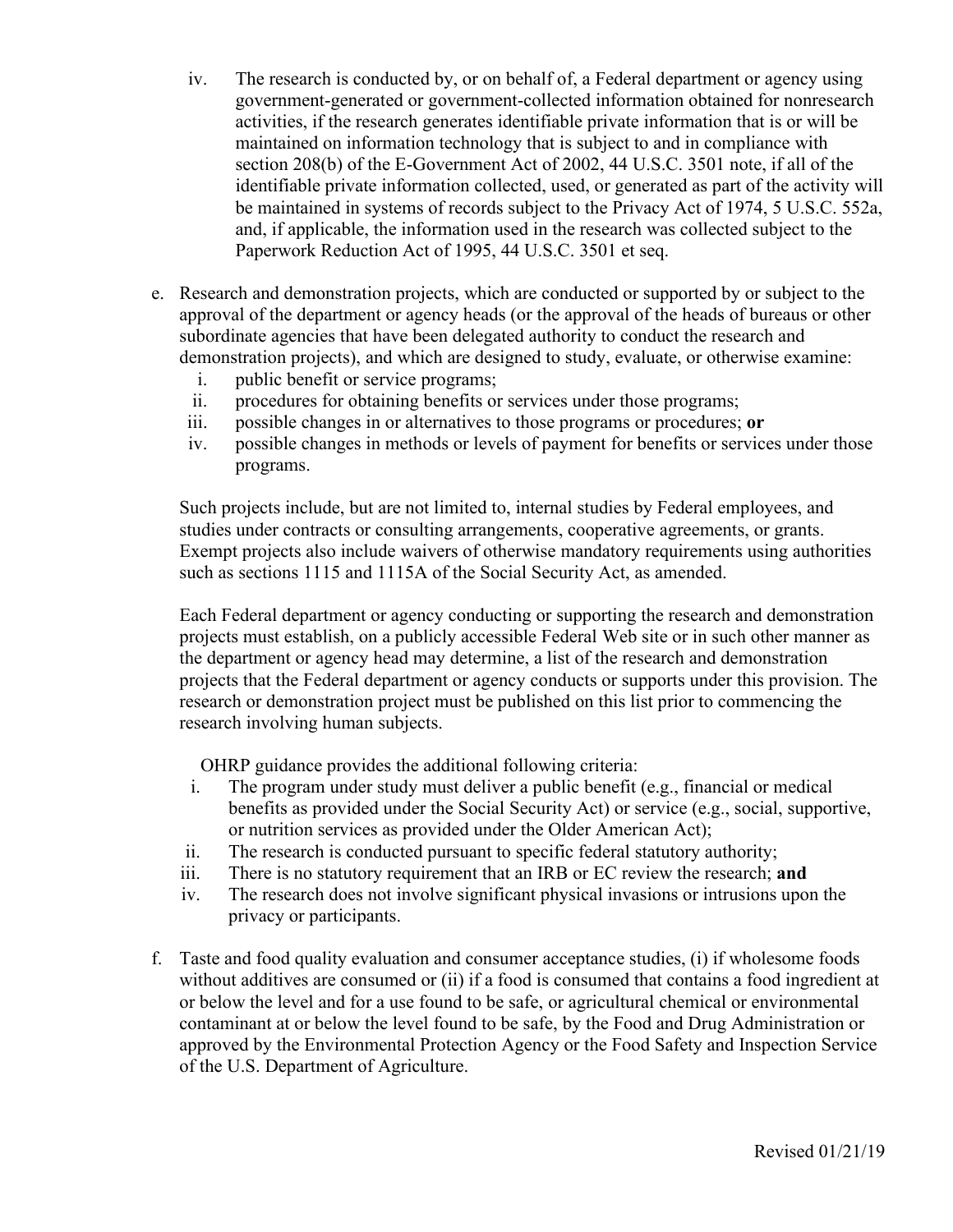- g. Storage or maintenance for secondary research for which broad consent is required: Storage or maintenance of identifiable private information or identifiable biospecimens for potential secondary research use if an IRB conducts a limited IRB review and makes the determinations required by  $§46.111(a)(8)$ .
- h. Secondary research for which broad consent is required: Research involving the use of identifiable private information or identifiable biospecimens for secondary research use, if the following criteria are met:
	- i. Broad consent for the storage, maintenance, and secondary research use of the identifiable private information or identifiable biospecimens was obtained in accordance with  $§46.116(a)(1) - (4)$ , (a)(6), and (d);
	- ii. Documentation of informed consent or waiver of documentation of consent was obtained in accordance with §46.117;
	- iii. An IRB conducts a limited IRB review and makes the determination required by  $\frac{1}{2}(46.111(a)(7))$  and makes the determination that the research to be conducted is within the scope of the broad consent referenced in paragraph  $(h)(i)$  of this section; and
	- iv. The investigator does not include returning individual research results to subjects as part of the study plan. This provision does not prevent an investigator from abiding by any legal requirements to return individual research results.

## **Expedited Categories referenced at 45 CFR 46.110(a):**

- 1. Clinical studies of drugs and medical devices only when condition (a) or (b) is met.
	- a. (a) Research on drugs for which an investigational new drug application (21 CFR Part 312) is not required. (Note: Research on marketed drugs that significantly increases the risks or decreases the acceptability of the risks associated with the use of the product is not eligible for expedited review.)
	- b. Research on medical devices for which (i) an investigational device exemption application (21 CFR Part 812) is not required; or (ii) the medical device is cleared/approved for marketing and the medical device is being used in accordance with its cleared/approved labeling.
- 2. Collection of blood samples by finger stick, heel stick, ear stick, or venipuncture as follows:
	- a. (a) from healthy, nonpregnant adults who weigh at least 110 pounds. For these subjects, the amounts drawn may not exceed 550 ml in an 8 week period and collection may not occur more frequently than 2 times per week; or
	- b. from other adults and children<sup>2</sup>, considering the age, weight, and health of the subjects, the collection procedure, the amount of blood to be collected, and the frequency with which it will be collected. For these subjects, the amount drawn may not exceed the lesser of 50 ml or 3 ml per kg in an 8 week period and collection may not occur more frequently than 2 times per week.
- 3. Prospective collection of biological specimens for research purposes by noninvasive means.

Examples: (a) hair and nail clippings in a nondisfiguring manner; (b) deciduous teeth at time of exfoliation or if routine patient care indicates a need for extraction; (c) permanent teeth if routine patient care indicates a need for extraction; (d) excreta and external secretions (including sweat); (e) uncannulated saliva collected either in an unstimulated fashion or stimulated by chewing gumbase or